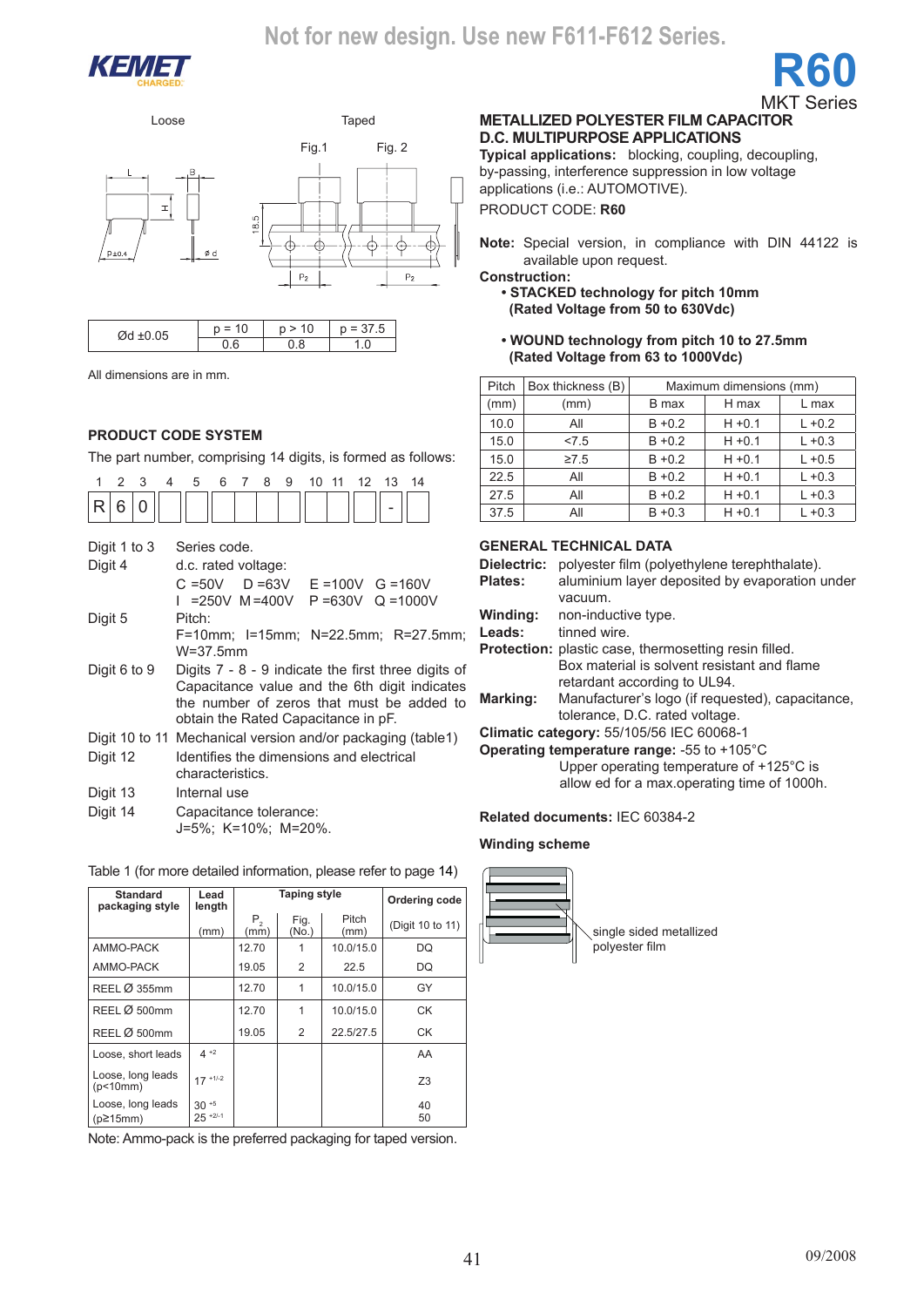

**METALLIZED POLYESTER FILM CAPACITOR D.C. MULTIPURPOSE APPLICATIONS**

PRODUCT CODE: **R60**

### **STACKED VERSION**

| <b>Rated</b><br>Cap.      |     | 50Vdc/30Vac<br>Std dimensions  |             |           | <b>Max</b><br>dv/dt | Max $K_{\circ}$  | <b>Part Number</b>               | <b>Rated</b><br>Cap.                                |     |           | 250Vdc/160Vac<br>Std dimensions |      | <b>Max</b><br>dv/dt | Max K <sub>o</sub> | <b>Part Number</b> |
|---------------------------|-----|--------------------------------|-------------|-----------|---------------------|------------------|----------------------------------|-----------------------------------------------------|-----|-----------|---------------------------------|------|---------------------|--------------------|--------------------|
|                           | B   | H                              | L           | p         | $(V/\mu s)$         | $(V^2/\mu s)$    |                                  |                                                     | B   | H         | L                               | p    | $(V/\mu s)$         | $(V^2/\mu s)$      |                    |
| $1.5 \mu F$               | 4.0 | 9.0                            | 13.0        | 10.0      | 30                  | 3 E3             | R60CF4150--6--                   | $0.10 \mu F$                                        | 4.0 | 9.0       | 13.0                            | 10.0 | 150                 | 75 E3              | R60IF 3100--6--    |
| $2.2 \mu F$               | 4.0 | 9.0                            | 13.0        | 10.0      | 30                  | 3 E3             | R60CF4220--6--                   | $0.15 \mu F$                                        | 4.0 | 9.0       | 13.0                            | 10.0 | 150                 | 75 E3              | R60IF 3150--6--    |
| $3.3 \mu F$               | 5.0 | 11.0                           | 13.0        | 10.0      | 30                  | 3 E3             | R60CF4330--6--                   | $0.22 \mu F$                                        | 5.0 | 11.0      | 13.0                            | 10.0 | 150                 | 75 E3              | R60IF 3220--6--    |
| $4.7 \mu F$               | 6.0 | 12.0                           | 13.0        | 10.0      | 30                  | 3 E3             | R60CF4470--6--                   | $0.33 \mu F$                                        | 5.0 | 11.0      | 13.0                            | 10.0 | 150                 | 75 E3              | R60IF 3330--6--    |
| $5.6$ $\mu$ F             | 6.0 | 12.0                           | 13.0 10.0   |           | 30                  | 3 E3             | R60CF4560--6--                   | $0.47 \text{ uF}$                                   | 6.0 |           | 12.0 13.0 10.0                  |      | 150                 | 75 E3              | R60IF 3470--6--    |
| <b>Rated</b><br>Cap.      |     | 63Vdc/40Vac<br>Std dimensions  |             |           | <b>Max</b><br>dv/dt | Max $K_{\alpha}$ | <b>Part Number</b>               | <b>Rated</b><br>Cap.                                |     |           | 400Vdc/200Vac<br>Std dimensions |      | <b>Max</b><br>dv/dt | Max K <sub>2</sub> | <b>Part Number</b> |
|                           | B   | H                              | L           | p         | $(V/\mu s)$         | $(V^2/\mu s)$    |                                  |                                                     | B   | H         | L                               | p    | $(V/\mu s)$         | $(V^2/\mu s)$      |                    |
| $1.0 \mu F$               | 4.0 | 9.0                            | 13.0        | 10.0      | 50                  | 6.3 E3           | R60DF4100--6--                   | $0.033\,\mathrm{uF}$                                | 4.0 | 9.0       | 13.0                            | 10.0 | 175                 | 140 E3             | R60MF2330--6--     |
| $1.5 \text{ }\mu\text{F}$ | 5.0 | 11.0                           | 13.0        | 10.0      | 50                  | 6.3 E3           | R60DF4150--6--                   | $0.047 \,\mu F$                                     | 4.0 | 9.0       | 13.0                            | 10.0 | 175                 | 140 E3             | R60MF2470--6--     |
| $2.2 \mu F$               | 5.0 | 11.0                           | 13.0        | 10.0      | 50                  | 6.3 E3           | R60DF4220--6--                   | $0.068\,\mathrm{uF}$                                | 4.0 | 9.0       | 13.0                            | 10.0 | 175                 | 140 E3             | R60MF2680--6--     |
| $3.3 \mu F$               |     | $6.0$   12.0                   | $13.0$ 10.0 |           | 50                  | 6.3 E3           | R60DF4330--6--                   | $0.10 \text{ }\mu\text{F}$                          | 5.0 | 11.0      | 13.0                            | 10.0 | 175                 | 140 E3             | R60MF3100--6--     |
| <b>Rated</b>              |     | 100Vdc/63Vac                   |             |           | <b>Max</b>          | Max $K_{a}$      | <b>Part Number</b>               | $0.15$ $\mu$ F                                      | 6.0 | 12.0 13.0 |                                 | 10.0 | 175                 | 140 E3             | R60MF3150--6--     |
| Cap.                      |     | Std dimensions                 |             |           | dv/dt               |                  |                                  | <b>Rated</b>                                        |     |           | 630Vdc/220Vac                   |      | <b>Max</b>          | Max $K_{\circ}$    | <b>Part Number</b> |
|                           | B   | H.                             | L           | p         | $(V/\mu s)$         | $(V^2/\mu s)$    |                                  | Cap.                                                |     |           | Std dimensions                  |      | dv/dt               |                    |                    |
| $0.33 \mu F$              | 4.0 | 9.0                            | 13.0        | 10.0      | 75                  | 15 E3            | R60EF3330--6--                   |                                                     | B   | H         | T.                              | p    | $(V/\mu s)$         | $(V^2/\mu s)$      |                    |
| $0.47 \mu F$              | 4.0 | 9.0                            | 13.0        | 10.0      | 75                  | 15 E3            | R60EF3470--6--                   | $0.010 \mu F$                                       | 4.0 | 9.0       | 13.0                            | 10.0 | 200                 | 250 E3             | R60PF2100--6--     |
| $0.68 \mu F$              | 4.0 | 9.0                            | 13.0        | 10.0      | 75                  | 15 E3            | R60EF3680--6--                   | $0.015\mu F$                                        | 4.0 | 9.0       | 13.0                            | 10.0 | 200                 | 250 E3             | R60PF2150--6--     |
| $1.0 \text{ }\mu\text{F}$ | 5.0 | 11.0                           | 13.0        | 10.0      | 75                  | 15 E3            | R60EF4100--6--                   | $0.022 \mu F$                                       | 4.0 | 9.0       | 13.0                            | 10.0 | 200                 | 250 E3             | R60PF 2220--6--    |
| $1.5 \text{ }\mu\text{F}$ |     | 5.0 11.0 13.0 10.0             |             |           | 75                  | 15 E3            | R60EF4150--6--                   | $0.033 \mu F$                                       | 5.0 | 11.0      | 13.0                            | 10.0 | 200                 | 250 E3             | R60PF2330--6--     |
|                           |     |                                |             |           |                     |                  |                                  | $0.047 \mu F$                                       | 5.0 |           | 11.0 13.0 10.0                  |      | 200                 | 250 E3             | R60PF 2470--6--    |
| <b>Rated</b><br>Cap.      |     | 160Vdc/90Vac<br>Std dimensions |             |           | <b>Max</b><br>dv/dt | Max $K_{\alpha}$ | <b>Part Number</b>               | Mechanical version and packaging (Table1) _________ |     |           |                                 |      |                     |                    |                    |
|                           | B   | H                              | L           | p         | $(V/\mu s)$         | $(V^2/\mu s)$    |                                  | Internal use                                        |     |           |                                 |      |                     |                    |                    |
| $0.22 \mu F$              |     |                                |             | 13.0 10.0 | 100                 | 32 E3            | R60GF3220--6--                   | Tolerance: J (±5%); K (±10%); M (±20%)              |     |           |                                 |      |                     |                    |                    |
|                           | 4.0 | 9.0                            |             |           |                     |                  |                                  |                                                     |     |           |                                 |      |                     |                    |                    |
| $0.33 \mu F$              | 4.0 | 9.0                            | 13.0        | 10.0      | 100                 | 32 E3            |                                  |                                                     |     |           |                                 |      |                     |                    |                    |
| $0.47 \text{ uF}$         | 5.0 | 11.0                           | 13.0 10.0   |           | 100                 | 32 E3            | R60GF3330--6--<br>R60GF3470--6-- |                                                     |     |           |                                 |      |                     |                    |                    |
| $0.68 \mu F$              |     | $6.0$   12.0                   | $13.0$ 10.0 |           | 100                 | 32 E3            | R60GF3680--6--                   |                                                     |     |           |                                 |      |                     |                    |                    |

All dimensions are in mm.

Note: If the working voltage (V) is lower than the rated voltage ( $V_R$ ), the capacitor may work at higher dv/dt. In this case the maximum value allowed is obtained multiplying the above value (see table dv/dt) with the ratio  $V_R$  /V. The pulse characteristic K<sub>0</sub> depends on the voltage wave-form and in any case it cannot overcome the value given in the above table.

\*Not suitable for across-the-line applications. Please refer to Interference Suppression Capacitors (page 145).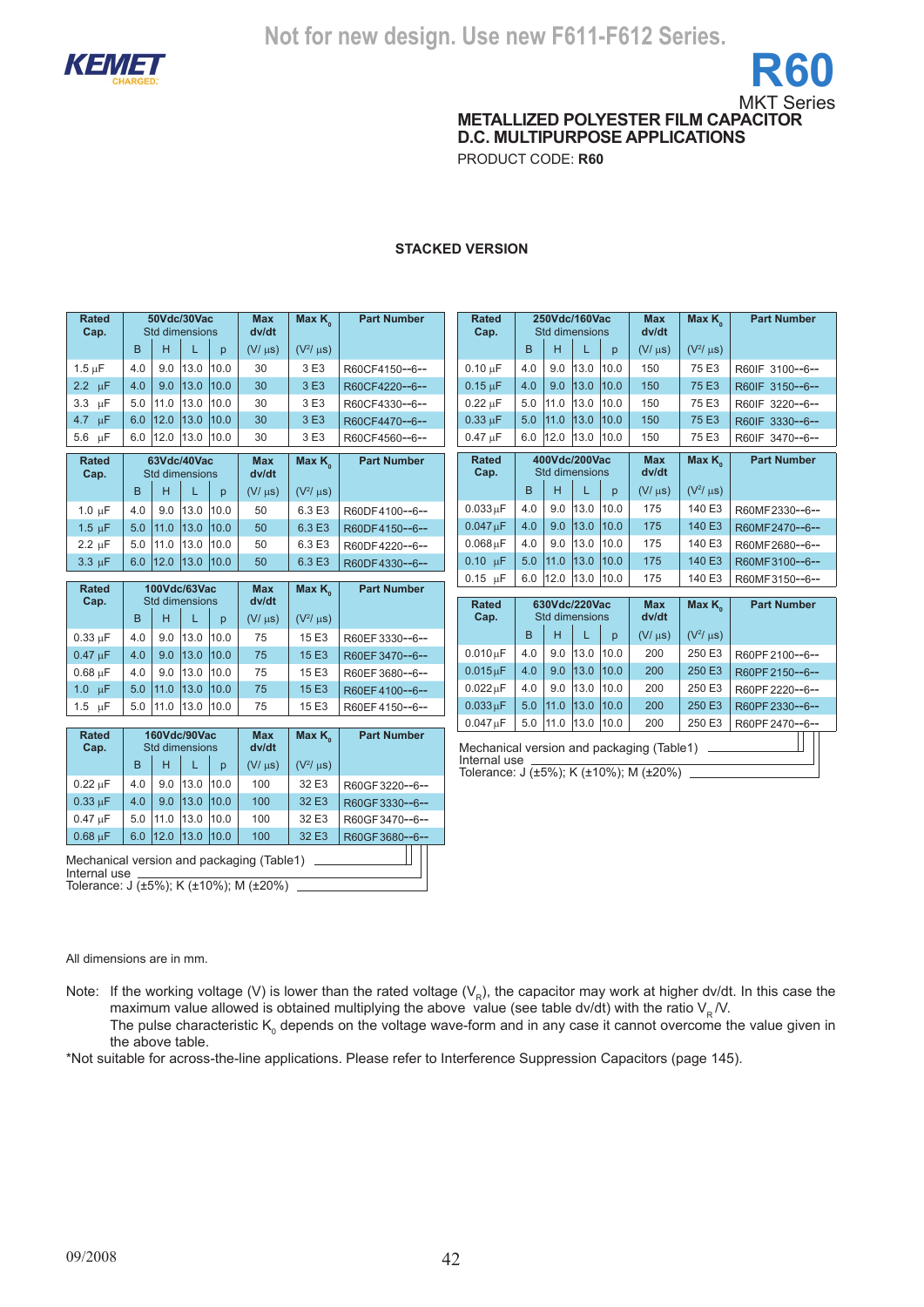

**METALLIZED POLYESTER FILM CAPACITOR D.C. MULTIPURPOSE APPLICATIONS**

PRODUCT CODE: **R60**

**WOUND VERSION**

| Rated                          | 63Vdc/40Vac                                                   | Max dv/dt   | Max $K_{\scriptscriptstyle 0}$ | <b>Part Number</b>                | Rated                         |               | 160Vdc/90Vac                                   | Max dv/dt      | Max $K_{0}$        | <b>Part Number</b>                 |
|--------------------------------|---------------------------------------------------------------|-------------|--------------------------------|-----------------------------------|-------------------------------|---------------|------------------------------------------------|----------------|--------------------|------------------------------------|
| Cap.                           | Std dimensions<br>B<br>Н<br>p<br>L                            | $(V/\mu s)$ | $(V^2/\mu s)$                  |                                   | Cap.                          | B             | <b>Std dimensions</b><br>н<br>p                | $(V/\mu s)$    | $(V^2/\mu s)$      |                                    |
| $0.68 \mu F$                   | 18.0<br>5.0<br>11.0<br>15.0                                   | 2.5         | 0.32 E3                        | R60DI 3680--3--                   | $0.33 \mu F$                  | 5.0           | 11.0<br>18.0<br>15.0                           | 9.0            | 2.90 E3            | R60GI 3330--3--                    |
| $1.0 \text{ }\mu\text{F}$      | 5.0<br>11.0<br>18.0<br>15.0                                   | 2.5         | 0.32 E3                        | R60DI 4100--3--                   | $0.47$ uF                     | 5.0           | 11.0<br>18.0<br>15.0                           | 9.0            | 2.90 E3            | R60GI 3470--3--                    |
| 1.5 $\mu$ F                    | 11.0<br>18.0<br>15.0<br>5.0                                   | 2.5         | 0.32 E3                        | R60DI 4150--3--                   | $0.68 \mu F$                  | 5.0           | 11.0<br>18.0<br>15.0                           | 9.0            | 2.90 E3            | R60GI 3680--3--                    |
| $2.2 \mu F$                    | $12.0$   18.0<br>15.0<br>6.0                                  | 2.5         | 0.32 E3                        | R60DI 4220--3--                   | $1.0 \text{ }\mu\text{F}$     | 7.5           | 13.5<br>18.0<br>15.0                           | 9.0            | 2.90 E3            | R60GI 4100--3--                    |
| 3.3<br>μF                      | 7.5<br>13.5<br>18.0<br>15.0                                   | 2.5         | 0.32 E3                        | R60DI 4330--3--                   | 1.5 $\mu$ F                   | 8.5           | 14.5<br>18.0<br>15.0                           | 9.0            | 2.90 E3            | R60GI 4150--3--                    |
| $3.3 \mu F$                    | 9.0<br>12.5 18.0<br>15.0                                      | 2.5         | 0.32 E3                        | R60DI 4330--L--                   | $1.5 \text{ }\mu\text{F}$     | 9.0           | 12.5<br>18.0<br>15.0                           | 9.0            | 2.90 E3            | R60GI 4150--L--                    |
| 4.7 $\mu$ F                    | 14.5<br>18.0<br>15.0<br>8.5                                   | 2.5         | 0.32 E3                        | R60DI 4470--3--                   | 2.2 $\mu$ F                   | 10.0          | 16.0<br>18.0<br>15.0                           | 9.0            | 2.90 E3            | R60GI 4220--3--                    |
| $\mu$ F<br>4.7<br>μF<br>6.8    | 13.0<br>12.0<br> 18.0<br>15.0<br>10.0<br>16.0<br>18.0<br>15.0 | 2.5<br>2.5  | 0.32 E3<br>0.32 E3             | R60DI 4470--L--                   | 2.2 $\mu$ F<br>3.3<br>$\mu$ F | 13.0<br>11.0  | 12.0<br>18.0<br>15.0<br>19.0<br>18.0<br>15.0   | 9.0<br>9.0     | 2.90 E3<br>2.90 E3 | R60GI 4220--L--                    |
| 3.3<br>$\mu$ F                 | 15.0 26.5<br>22.5<br>6.0                                      | 1.5         | 0.19E3                         | R60DI 4680--3--<br>R60DN4330--3-- | 1.5<br>$\mu$ F                | 6.0           | 15.0<br>26.5<br>22.5                           | 5.5            | 1.70 E3            | R60GI 4330--3--<br>R60GN4150--3--  |
| 4.7<br>μF                      | 16.0 26.5<br>7.0<br>22.5                                      | 1.5         | 0.19 E3                        | R60DN4470--3--                    | 2.2<br>μF                     | 7.0           | 16.0<br>26.5<br>22.5                           | 5.5            | 1.70 E3            | R60GN4220--3--                     |
| 6.8<br>-uF                     | 16.0 26.5<br>22.5<br>7.0                                      | 1.5         | 0.19E3                         | R60DN4680--3--                    | $3.3 \mu F$                   | 8.5           | 17.0<br> 26.5 22.5                             | 5.5            | 1.70 E3            | R60GN4330--3--                     |
| 10.0 $\mu$ F                   | 22.5<br>17.0 26.5<br>8.5                                      | 1.5         | 0.19E3                         | R60DN5100--3--                    | 4.7<br>μF                     |               | $11.0$ 20.0<br>26.5<br>22.5                    | 5.5            | 1.70 E3            | R60GN4470--3--                     |
| 15.0 $\mu$ F                   | 22.5<br>$20.0$ 26.5<br>11.0                                   | 1.5         | 0.19E3                         | R60DN5150--3--                    | 6.8<br>$\mu$ F                | 13.0          | 22.0<br>26.5 22.5                              | 5.5            | 1.70 E3            | R60GN4680--3--                     |
| 10.0<br>$\mu$ F                | 17.0 32.0<br>27.5<br>9.0                                      | 1.0         | 0.13 E3                        | R60DR5100--3--                    | 3.3<br>$\mu$ F                |               | $9.0$  17.0<br>32.0<br>27.5                    | 3.0            | 0.96 E3            | R60GR4330--3--                     |
| 15.0 $\mu$ F                   | 32.0 <br>9.0<br>17.0<br>27.5                                  | 1.0         | 0.13E3                         | R60DR5150--4--                    | 4.7 $\mu$ F                   | 9.0           | 17.0<br>32.0<br> 27.5                          | 3.0            | 0.96E3             | R60GR4470--3--                     |
| 22.0<br>μF                     | $20.0$ 32.0<br>27.5<br>11.0                                   | 1.0         | 0.13 E3                        | R60DR5220--4--                    | 6.8<br>$\mu$ F                | 9.0           | 32.0<br>17.0<br>27.5                           | 3.0            | 0.96 E3            | R60GR4680--4--                     |
| 33.0 µF                        | $22.0$ 32.0<br>13.0<br> 27.5                                  | 1.0         | 0.13E3                         | R60DR5330--4--                    | 10.0 $\mu$ F                  |               | $9.0$   17.0<br>32.0 27.5                      | 3.0            | 0.96 E3            | R60GR5100--4--                     |
| 47.0<br>μF                     | 28.0 32.0<br>14.0<br>27.5                                     | 1.0         | 0.13 E3                        | R60DR5470--4--                    | 15.0<br>$\mu$ F               | 11.0          | 20.0<br>32.0<br>27.5                           | 3.0            | 0.96 E3            | R60GR5150--4--                     |
| 68.0<br>$\mu$ F                | 18.0 33.0 32.0 27.5<br>37.0 32.0<br>27.5<br>22.0              | 1.0<br>1.0  | 0.13E3<br>0.13 E3              | R60DR5680--4--                    | $\mu$ F<br>22.0<br>μF<br>33.0 | 13.0<br>14.0  | 22.0 <br>32.0<br> 27.5<br>28.0<br>32.0<br>27.5 | 3.0<br>3.0     | 0.96 E3<br>0.96 E3 | R60GR5220--4--                     |
| 100.0<br>μF<br>22.0<br>$\mu$ F | 11.0<br>22.0   41.5<br>37.5                                   | 0.8         | 0.10E3                         | R60DR6100--0--                    | 47.0 µF                       | 18.0          | 33.0 <br>32.0<br> 27.5                         | 3.0            | 0.96E3             | R60GR5330--0--<br>R60GR5470--0--   |
| 33.0<br>μF                     | $22.0$ 41.5<br>37.5<br>11.0                                   | 0.8         | 0.10E3                         | R60DW5220--3--<br>R60DW5330--4--  | 68.0<br>μF                    | 22.0          | 37.0 <br>32.0<br>27.5                          | 3.0            | 0.96 E3            | R60GR5680--0--                     |
| 47.0<br>$\mu$ F                | 24.0   41.5<br>37.5<br>13.0                                   | 0.8         | 0.10E3                         | R60DW5470--4--                    | 10.0<br>$\mu$ F               |               | $11.0$ 22.0<br>41.5<br>37.5                    | 2.0            | 0.64E3             | R60GW5100--3--                     |
| 68.0<br>μF                     | 32.0   41.5<br>19.0<br>37.5                                   | 0.8         | 0.10E3                         | R60DW5680--3--                    | 15.0<br>μF                    |               | $11.0$ 22.0<br>41.5<br>37.5                    | 2.0            | 0.64E3             | R60GW5150--4--                     |
| $\mu$ F<br>100.0               | 19.0<br>32.0   41.5<br>37.5                                   | 0.8         | 0.10E3                         | R60DW6100--4--                    | $\mu$ F<br>22.0               | 11.0 $ 22.0$  | 41.5<br>37.5                                   | 2.0            | 0.64E3             | R60GW5220--4--                     |
| 150.0<br>μF                    | 20.0<br>40.0 41.5<br>37.5                                     | 0.8         | 0.10E3                         | R60DW6150 -- 0--                  | $\mu$ F<br>33.0               | 13.0          | 24.0<br>41.5<br>37.5                           | 2.0            | 0.64 E3            | R60GW5330--4--                     |
| 220.0<br>$\mu$ F               | 24.0 44.0 41.5 37.5                                           | 0.8         | 0.10E3                         | R60DW6220--0--                    | 47.0 µF                       | 16.0          | 28.5<br>41.5<br>37.5                           | 2.0            | 0.64E3             | R60GW5470--4--                     |
| <b>Rated</b>                   | 100Vdc/63Vac                                                  | Max         | Max $K_{0}$                    | <b>Part Number</b>                | 68.0<br>μF                    |               | 19.0 32.0<br>41.5<br>37.5                      | 2.0            | 0.64 E3            | R60GW5680--0--                     |
| Cap.                           | Std dimensions                                                | dv/dt       |                                |                                   | 100.0 $\mu$ F                 |               | 20.0 40.0 41.5 37.5                            | 2.0            | 0.64E3             | R60GW6100--0--                     |
|                                | B<br>Н<br>L<br>p                                              | $(V/\mu s)$ | $(V^2/\mu s)$                  |                                   | 150.0 µF                      |               | 30.0 45.0 41.5 37.5                            | 2.0            | 0.64 E3            | R60GW6150--0--                     |
| $0.33 \mu F$                   | 18.0<br>15.0<br>5.0<br>11.0                                   | 3.0         | 0.6 E3                         | R60EI 3330--3--                   | Rated                         |               | 250Vdc/160Vac                                  | Max dv/dt      | Max $K_{\alpha}$   | <b>Part Number</b>                 |
| $0.47 \mu F$                   | 18.0<br>5.0<br>11.0<br>15.0                                   | 3.0         | 0.6E3                          | R60EI 3470--3--                   | Cap.                          |               | <b>Std dimensions</b>                          |                |                    |                                    |
| $0.68 \mu F$                   | 11.0<br>18.0<br>15.0<br>5.0                                   | 3.0         | 0.6E3                          | R60EI 3680--3--                   |                               | B             | н<br>$\mathsf{p}$                              | $(V/\mu s)$    | $(V^2/\mu s)$      |                                    |
| $1.0 \text{ }\mu\text{F}$      | 5.0<br>11.0<br>18.0<br>15.0                                   | 3.0         | 0.6E3                          | R60EI 4100--3--                   | $0.10 \mu F$                  | 5.0           | 11.0<br>18.0<br>15.0<br>11.0<br>15.0           | 12<br>12       | 6.0 E3<br>6.0 E3   | R60II 3100--3--                    |
| 1.5 $\mu$ F                    | 15.0<br>7.5<br>13.5<br>18.0                                   | 3.0         | 0.6E3                          | R60EI 4150--3--                   | $0.15 \mu F$<br>$0.22 \mu F$  | 5.0<br>5.0    | 18.0<br>11.0<br>18.0<br>15.0                   | 12             | 6.0 E3             | R60II 3150--3--<br>R60II 3220--3-- |
| 2.2 $\mu$ F                    | 8.5<br>14.5<br>18.0<br>15.0                                   | 3.0         | 0.6E3                          | R60EI 4220--3--                   | $0.33 \mu F$                  | 5.0           | 11.0<br>18.0<br>15.0                           | 12             | 6.0 E3             | R60II 3330--3--                    |
| 2.2 $\mu$ F                    | 18.0<br>12.5<br>15.0<br>9.0                                   | 3.0         | 0.6E3                          | R60EI 4220--L--                   | $0.47 \mu F$                  | 6.0           | 12.0<br>18.0<br>15.0                           | 12             | 6.0 E3             | R60II 3470--3--                    |
| 3.3 <sub>2</sub><br>$\mu$ F    | 10.0<br>16.0<br>18.0<br>15.0                                  | 3.0         | 0.6E3                          | R60EI 4330--3--                   | $0.68$ $\mu$ F                | 7.5           | 13.5<br>18.0<br>15.0                           | 12             | 6.0 E3             | R60II 3680--3--                    |
| $3.3 \mu F$                    | 12.0<br>18.0<br>13.0<br>15.0                                  | 3.0         | 0.6E3                          | R60EI 4330--L--                   | $0.68 \mu F$                  | 9.0           | 12.5<br>18.0<br>15.0                           | 12             | 6.0 E3             | R60II 3680--L--                    |
| 4.7 $\mu$ F                    | 19.0<br>18.0<br>15.0<br>11.0                                  | 3.0         | 0.6E3                          | R60EI 4470--3--                   | $\mu$ F<br>1.0                | 8.5           | 14.5<br>18.0<br>15.0                           | 12             | 6.0 E3             | R60II 4100--3--                    |
| 1.5 $\mu$ F                    | 26.5<br>22.5<br>15.0<br>6.0                                   | 2.0         | 0.4E3                          | R60EN4150--3--                    | 1.0<br>μF                     | 13.0          | 12.0<br>18.0<br>15.0                           | 12             | 6.0 E3             | R60II 4100--L--                    |
| 2.2 $\mu$ F                    | 26.5<br>22.5<br>15.0<br>6.0                                   | 2.0         | 0.4E3                          | R60EN4220--3--                    | 1.5<br>μF                     | $10.0$   16.0 | 18.0<br>15.0                                   | 12             | 6.0 E3             | R60II 4150--3--                    |
| $3.3 \text{ }\mu\text{F}$      | 26.5<br>22.5<br>16.0<br>7.0                                   | 2.0         | 0.4E3                          | R60EN4330--3--                    | 0.47<br>μF                    | 6.0           | 22.5<br>15.0<br>26.5                           | 8              | 4.0 E3             | R60IN 3470--3--                    |
| 4.7<br>$\mu$ F                 | 22.5<br>8.5<br>17.0<br>26.5                                   | 2.0         | 0.4E3                          | R60EN4470--3--                    | $0.68$ $\mu$ F                | 6.0           | 22.5<br>15.0<br>26.5                           | 8              | 4.0 E3             | R60IN 3680--3--                    |
| $6.8 \mu F$                    | 26.5<br>22.5<br>18.5<br>10.0                                  | 2.0         | 0.4E3                          | R60EN4680--3--                    | μF<br>1.0<br>μF<br>1.5        | 6.0<br>7.0    | 15.0<br>26.5<br>22.5<br>16.0<br>26.5<br>22.5   | 8<br>8         | 4.0 E3<br>4.0 E3   | R60IN 4100--3--                    |
| 10.0 $\mu$ F                   | 22.0<br>26.5<br>22.5<br>13.0                                  | 2.0         | 0.4E3                          | R60EN5100--3--                    | $\mu$ F<br>2.2                | 10.0          | 26.5<br>18.5<br>22.5                           | 8              | 4.0 E3             | R60IN 4150--3--<br>R60IN 4220--3-- |
| 4.7 $\mu$ F                    | 17.0<br>32.0<br>9.0<br>27.5                                   | 1.5         | 0.3E3                          | R60ER4470--3--                    | 3.3<br>$\mu$ H                |               | 11.0 20.0 26.5 22.5                            | 8              | 4.0 E3             | R60IN 4330--3--                    |
| $6.8 \mu F$                    | $9.0$   17.0   32.0   27.5                                    | 1.5         | 0.3E3                          | R60ER4680--3--                    | 1.5<br>μF                     |               | $9.0$   17.0   32.0   27.5                     | 5              | 2.5 E3             | R60IR 4150--3--                    |
| 10.0 $\mu$ F                   | 9.0 17.0 32.0 27.5                                            | 1.5         | 0.3 E3                         | R60ER5100--4--                    | 2.2<br>$\mu$ F                |               | $9.0$   17.0   32.0   27.5                     | 5              | 2.5E3              | R60IR 4220--3--                    |
| 15.0 $\mu$ F                   | 11.0 20.0 32.0 27.5<br>13.0 22.0 32.0 27.5                    | 1.5         | 0.3E3                          | R60ER5150--4--                    | $\mu$ F<br>3.3                |               | 9.0 17.0 32.0 27.5                             | 5              | 2.5 E3             | R60IR 4330--4--                    |
| 22.0 µF<br>33.0 µF             | 14.0 28.0 32.0 27.5                                           | 1.5         | 0.3 E3<br>0.3E3                | R60ER5220--4--                    | 4.7<br>$\mu$ F                |               | $9.0$   17.0   32.0   27.5                     | 5              | 2.5E3              | R60IR 4470--4--                    |
| 47.0 µF                        | 18.0 33.0 32.0 27.5                                           | 1.5         |                                | R60ER5330--4--                    | μF<br>6.8                     |               | 11.0 20.0 32.0 27.5                            | 5              | 2.5 E3             | R60IR 4680--4--                    |
|                                |                                                               | 1.5         | 0.3 E3                         | R60ER5470--4--                    | 10.0<br>$\mu$ F               |               | 13.0 22.0 32.0 27.5                            | 5              | 2.5E3              | R60IR 5100--4--                    |
| 68.0 µF                        | 22.0 37.0 32.0 27.5<br>11.0 22.0 41.5 37.5                    | 1.5<br>1.0  | 0.3E3<br>0.2E3                 | R60ER5680--0--                    | 15.0<br>μF                    |               | 14.0 28.0 32.0 27.5                            | 5              | 2.5 E3             | R60IR 5150--4--                    |
| 15.0 $\mu$ F<br>22.0 µF        | 11.0 22.0 41.5 37.5                                           |             | $0.2E$ 3                       | R60EW5150--4--                    | 22.0<br>$\mu$ F               |               | 18.0 33.0 32.0 27.5                            | 5              | 2.5E3              | R60IR 5220--0--                    |
| 33.0 µF                        | 13.0 24.0 41.5 37.5                                           | 1.0         | 0.2E3                          | R60EW5220--4--                    | 33.0<br>μF                    |               | 22.0 37.0 32.0 27.5                            | 5              | 2.5 E3             | R60IR 5330--0--                    |
|                                | 16.0 28.5 41.5 37.5                                           | 1.0         | 0.2E3                          | R60EW5330--4--                    | 4.7<br>μF                     |               | 11.0 22.0 41.5 37.5<br>11.0 22.0 41.5 37.5     | 4              | 2.0 E3<br>2.0 E3   | R60IW 4470--3--                    |
| 47.0 $\mu$ F<br>68.0 µF        | 19.0 32.0 41.5 37.5                                           | 1.0         | 0.2E3                          | R60EW5470--4--                    | 6.8<br>μF<br>$\mu$ F<br>10.0  |               | 11.0 22.0 41.5 37.5                            | 4<br>4         | 2.0 E3             | R60IW 4680--4--                    |
| 100.0 µF                       | 20.0 40.0 41.5 37.5                                           | 1.0         | 0.2E3                          | R60EW5680--5--                    | 15.0<br>$\mu$ F               |               | 13.0 24.0 41.5 37.5                            | 4              | 2.0 E3             | R60IW 5100--4--<br>R60IW 5150--4-- |
| 150.0 µF                       | 24.0 44.0 41.5 37.5                                           | 1.0<br>1.0  | 0.2E3                          | R60EW6100--0--<br>R60EW6150--0--  | 22.0 <br>$\mu$ F              |               | $16.0$ 28.5 41.5 37.5                          | 4              | 2.0E3              | R60IW 5220--4--                    |
|                                |                                                               |             |                                |                                   | 33.0<br>μF                    |               | 19.0 32.0 41.5 37.5                            | 4              | 2.0E3              | R60IW 5330--4--                    |
|                                | Mechanical version and packaging (Table1)                     |             |                                |                                   | 47.0<br>$\mu$ F               |               | 20.0 40.0 41.5 37.5                            | $\overline{4}$ | 2.0E3              | R60IW 5470--0--                    |
| Internal use                   | Tolerance: J (±5%); K (±10%); M (±20%)                        |             |                                |                                   | 68.0<br>μF                    |               | 24.0 44.0 41.5 37.5                            | 4              | 2.0 E3             | R60IW 5680--0--                    |
|                                |                                                               |             |                                |                                   |                               |               | Mechanical version and packaging (Table1)      |                |                    |                                    |

All dimensions are in mm.

Internal use Tolerance: J (±5%); K (±10%); M (±20%)

Note: If the working voltage (V) is lower than the rated voltage (V<sub>R</sub>), the capacitor may work at higher dv/dt. In this case the maximum value allowed is obtained multiplying the above value (see table dv/dt) with the ratio  $V_R N$ . The pulse characteristic K<sub>0</sub> depends on the voltage wave-form and in any case it cannot overcome the value given in the above table.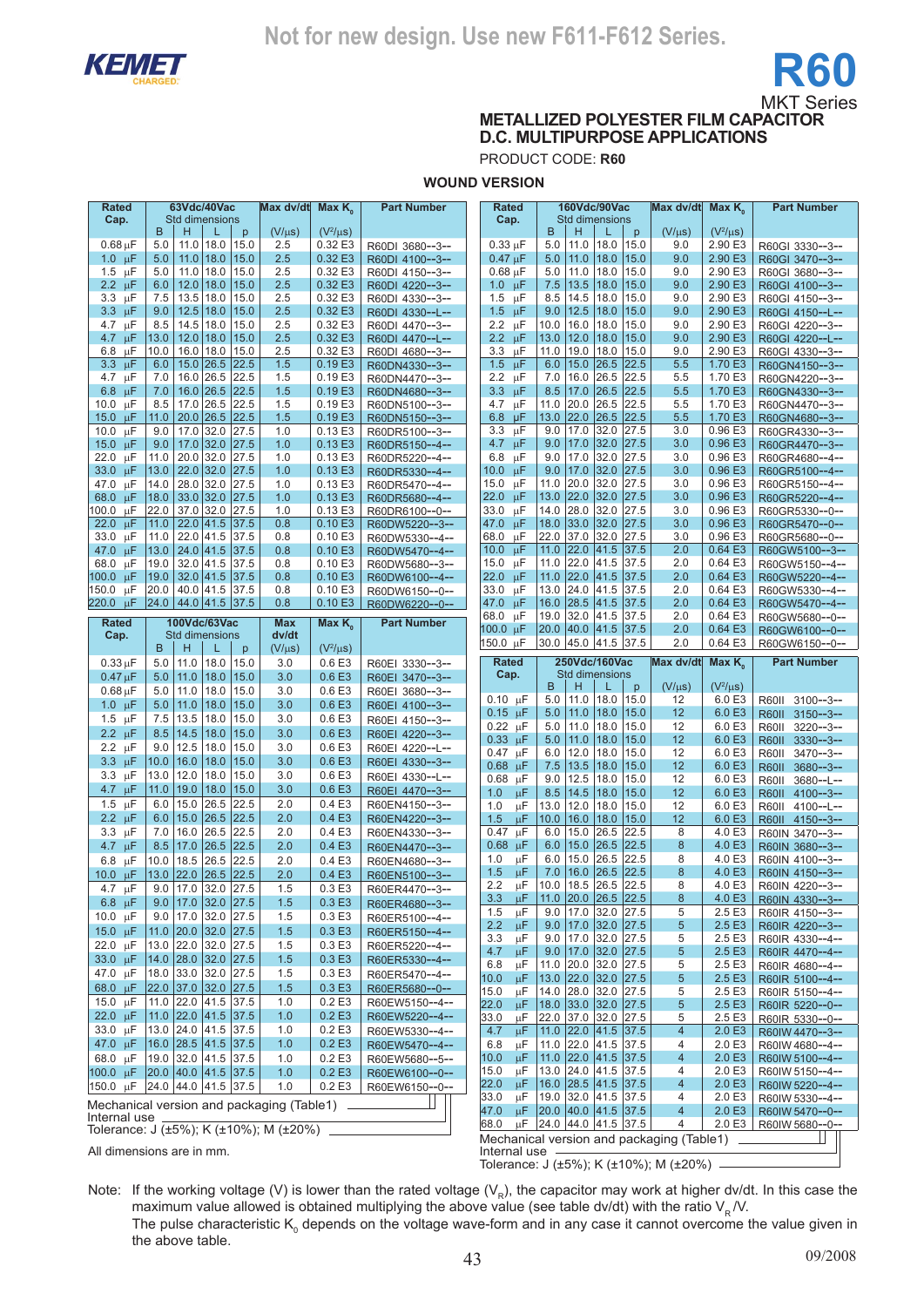



**METALLIZED POLYESTER FILM CAPACITOR D.C. MULTIPURPOSE APPLICATIONS**

PRODUCT CODE: **R60**

### **WOUND VERSION**

| <b>Rated</b>                   | 400Vdc/200Vac                                             | <b>Max</b><br>Max K                | <b>Part Number</b>               | Rated                      | 630Vdc/220*Vac                                           | <b>Max</b><br>Max K          | <b>Part Number</b>                 |
|--------------------------------|-----------------------------------------------------------|------------------------------------|----------------------------------|----------------------------|----------------------------------------------------------|------------------------------|------------------------------------|
| Cap.                           | Std dimensions                                            | dv/dt                              |                                  | Cap.                       | <b>Std dimensions</b>                                    | dv/dt                        |                                    |
|                                | B<br>H<br>L<br>p                                          | $(V^2/\mu s)$<br>$(V/\mu s)$       |                                  |                            | B<br>H<br>p                                              | $(V^2/\mu s)$<br>$(V/\mu s)$ |                                    |
| $0.015$ uF                     | 13.0<br>4.0<br>9.0<br>10.0<br>4.0<br>9.0<br>13.0<br> 10.0 | 30.0<br>24.0 E3<br>30.0<br>24.0 E3 | R60MF2150--3--                   | 4700 pF<br>6800 pF         | 4.0<br>9.0<br>13.0<br>10.0<br>4.0<br>9.0<br>13.0<br>10.0 | 40<br>50 E3<br>40<br>50 E3   | R60PF1470--3--                     |
| $0.022 \mu F$<br>$0.033 \mu F$ | 13.0<br>9.0<br>10.0<br>4.0                                | 24.0 E3<br>30.0                    | R60MF2220--3--                   | $0.010 \,\mu F$            | 4.0<br>9.0<br>13.0<br>10.0                               | 40<br>50 E3                  | R60PF1680--3--                     |
| $0.047 \mu F$                  | 9.0<br>13.0<br>10.0<br>4.0                                | 30.0<br>24.0 E3                    | R60MF2330--3--                   | $0.015 \mu F$              | 13.0<br>4.0<br>9.0<br>10.0                               | 40<br>50 E3                  | R60PF2100--3--                     |
| $0.068 \mu F$                  | 9.0<br>13.0<br>10.0<br>4.0                                | 30.0<br>24.0 E3                    | R60MF2470--3--                   | $0.022 \,\mu F$            | 13.0<br>4.0<br>9.0<br>10.0                               | 40<br>50 E3                  | R60PF2150--3--                     |
| $0.068 \mu F$                  | 5.0<br>11.0<br>13.0<br>10.0                               | 30.0<br>24.0 E3                    | R60MF2680--4--                   | $0.022 \mu F$              | 5.0<br>11.0<br>13.0<br>10.0                              | 40<br>50 E3                  | R60PF 2220--4--                    |
| $0.10 \mu F$                   | 13.0<br>5.0<br>11.0<br>10.0                               | 30.0<br>24.0 E3                    | R60MF2680--3--                   | $0.033 \,\mu F$            | 13.0<br>5.0<br>11.0<br>10.0                              | 40<br>50 E3                  | R60PF 2220--3--                    |
| $0.10 \text{ }\mu\text{F}$     | 12.0<br>13.0<br>10.0<br>6.0                               | 30.0<br>24.0 E3                    | R60MF3100--4--                   | $0.033 \mu F$              | 13.0<br>12.0<br>10.0<br>6.0                              | 40<br>50 E3                  | R60PF 2330--4--                    |
| $0.15 \mu F$                   | 12.0<br>13.0<br>6.0<br>10.0                               | 30.0<br>24.0 E3                    | R60MF3100--3--<br>R60MF3150--3-- | $0.047 \mu F$              | 12.0<br>13.0<br>10.0<br>6.0                              | 40<br>50 E3                  | R60PF 2330--3--<br>R60PF 2470--3-- |
| $0.022 \mu F$                  | 11.0<br>18.0<br>5.0<br>15.0                               | 20.0<br>16.0 E3                    | R60MI 2220--3--                  | $0.033 \mu F$              | 11.0<br>18.0<br>15.0<br>5.0                              | 25<br>31 E3                  | R60PI 2330--3--                    |
| $0.047 \mu F$                  | 11.0<br>18.0<br>15.0<br>5.0                               | 20.0<br>16.0 E3                    | R60MI 2470--3--                  | $0.047 \mu F$              | 18.0<br>5.0<br>11.0<br>15.0                              | 25<br>31 E3                  | R60PI 2470--3--                    |
| $0.068 \,\mu F$                | 11.0<br>18.0<br>15.0<br>5.0                               | 16.0 E3<br>20.0                    | R60MI 2680--3--                  | $0.068 \mu F$              | 18.0<br>15.0<br>5.0<br>11.0                              | 25<br>31 E3                  | R60PI 2680--4--                    |
| $0.10 \mu F$                   | 11.0<br>18.0<br>15.0<br>5.0                               | 20.0<br>16.0 E3                    | R60MI 3100--3--                  | $0.068 \mu F$              | 6.0<br>12.0<br>18.0<br>15.0                              | 25<br>31 E3                  | R60PI 2680--3--                    |
| $0.15 \mu F$                   | 5.0<br>11.0<br>18.0<br>15.0                               | 20.0<br>16.0 E3                    | R60MI 3150--3--                  | $0.10 \mu F$               | 12.0<br>18.0<br>6.0<br>15.0                              | 25<br>31 E3                  | R60PI 3100--4--                    |
| $0.22 \mu F$                   | 5.0<br>11.0<br>18.0<br>15.0                               | 20.0<br>16.0 E3                    | R60MI 3220--4--                  | $0.10 \mu F$               | 13.5<br>15.0<br>7.5<br>18.0                              | 25<br>31 E3                  | R60PI 3100--3--                    |
| $0.22 \mu F$                   | 12.0<br>18.0<br>15.0<br>6.0                               | 20.0<br>16.0 E3                    | R60MI 3220--3--                  | $0.10 \mu F$               | 12.5<br>18.0<br>15.0<br>9.0                              | 25<br>31 E3                  | R60PI 3100--L--                    |
| $0.33 \mu F$                   | 13.5<br>7.5<br>18.0<br>15.0                               | 20.0<br>16.0 E3                    | R60MI 3330--3--                  | $0.15 \mu F$               | 7.5<br>13.5<br>18.0<br>15.0                              | 25<br>31 E3                  | R60PI 3150--4--                    |
| $0.33 \mu F$                   | 12.5<br>15.0<br>9.0<br>18.0                               | 20.0<br>16.0 E3                    | R60MI 3330--L--                  | $0.15 \mu F$               | 18.0<br>8.5<br>14.5<br>15.0                              | 25<br>31 E3                  | R60PI 3150--3--                    |
| 0.47<br>μF                     | 13.5<br>18.0<br>7.5<br>15.0                               | 20.0<br>16.0 E3                    | R60MI 3470--4--                  | $0.22 \mu F$               | 14.5<br>18.0<br>8.5<br>15.0                              | 25<br>31 E3                  | R60PI 3220--4--                    |
| $0.47 \mu F$                   | 8.5<br>14.5<br>18.0<br>15.0                               | 20.0<br>16.0 E3                    | R60MI 3470--3--                  | $0.22 \mu F$               | 10.0<br>16.0<br>18.0<br>15.0                             | 25<br>31 E3                  | R60PI 3220--3--                    |
| $\mu$ F<br>0.47                | 12.5<br>9.0<br>18.0<br>15.0                               | 20.0<br>16.0 E3                    | R60MI 3470--L1-                  | $0.33 \mu F$               | 10.0<br>16.0<br>18.0<br>15.0                             | 25<br>31 E3                  |                                    |
| 0.47<br>μF                     | 12.0<br>13.0<br>18.0<br>15.0                              | 20.0<br>16.0 E3                    | R60MI 3470--L--                  | 0.10<br>-uF                | 6.0<br>15.0<br>26.5<br>22.5                              | 12<br>15 E3                  | R60PI 3330--3--<br>R60PN3100--3--  |
| 0.68<br>μF                     | 16.0<br>18.0<br>15.0<br>10.0                              | 20.0<br>16.0 E3                    | R60MI 3680--4--                  | $0.15 \mu F$               | 15.0<br>26.5<br>22.5<br>6.0                              | 12<br>15 E3                  | R60PN3150--3--                     |
| 0.68<br>μF                     | 19.0<br>18.0<br>15.0<br>11.0                              | 20.0<br>16.0 E3                    | R60MI 3680--3--                  | $0.22 \text{ }\mu\text{F}$ | 15.0<br>26.5<br> 22.5<br>6.0                             | 12<br>15 E3                  | R60PN3220--4--                     |
| 0.68<br>μF                     | 12.0<br>18.0<br>15.0<br>13.0                              | 20.0<br>16.0 E3                    | R60MI 3680--L--                  | $0.22 \mu F$               | 7.0<br>16.0<br>26.5<br>22.5                              | 12<br>15 E3                  | R60PN3220--3--                     |
| 1.0<br>μF                      | 19.0<br>11.0<br>18.0<br> 15.0                             | 20.0<br>16.0 E3                    | R60MI 4100--3--                  | $0.33 \mu F$               | 16.0<br>26.5<br> 22.5<br>7.0                             | 12<br>15 E3                  | R60PN3330--5--                     |
| 0.22<br>μF                     | 26.5<br>22.5<br>6.0<br>15.0                               | 10.0<br>8.0 E3                     | R60MN3220--3--                   | $0.33 \mu F$               | 26.5<br>22.5<br>8.5<br>17.0                              | 12<br>15 E3                  | R60PN3330--4--                     |
| 0.33<br>$\mu$ F                | 26.5<br>15.0<br> 22.5 <br>6.0                             | 10.0<br>8.0 E3                     | R60MN3330--3--                   | $0.33$ $\mu$ F             | 10.0<br>18.5<br>26.5<br> 22.5                            | 12<br>15 E3                  | R60PN3330--3--                     |
| $0.47 \mu F$                   | 6.0<br>15.0<br>26.5<br>22.5                               | 10.0<br>8.0 E3                     | R60MN3470--3--                   | $0.47 \mu F$               | 10.0<br>18.5<br>26.5<br>22.5                             | 12<br>15 E3                  | R60PN3470--4--                     |
| 0.68<br>$\mu$ F                | 26.5<br>6.0<br>15.0<br> 22.5                              | 10.0<br>8.0 E3                     | R60MN3680--4--                   | $0.47 \mu F$               | 26.5<br>11.0<br> 20.0<br> 22.5                           | 12<br>15 E3                  | R60PN3470--3--                     |
| 0.68<br>μF                     | 16.0<br>26.5<br>22.5<br>7.0                               | 10.0<br>8.0 E3                     | R60MN3680--3--                   | $0.68 \mu F$               | 20.0<br>22.5<br>11.0<br>26.5                             | 12<br>15 E3                  | R60PN3680--4--                     |
| 1.0<br>$\mu$ F                 | 8.5<br>17.0<br>26.5<br> 22.5                              | 10.0<br>8.0 E3                     | R60MN4100--4--                   | $0.68$ $\mu$ F             | 22.0<br>22.5<br>13.0<br>26.5                             | 12<br>15 E3                  | R60PN3680--3--                     |
| 1.0<br>μF                      | 18.5<br>10.0<br>26.5<br>22.5                              | 10.0<br>8.0 E3                     | R60MN4100--3--                   | 0.33<br>$\mu$ F            | 17.0<br>32.0<br>27.5<br>9.0                              | 10<br>12 E3                  | R60PR3330--3--                     |
| 1.5<br>μF                      | 10.0<br>18.5<br>26.5<br> 22.5                             | 10.0<br>8.0 E3                     | R60MN4150--4--                   | $0.47 \mu F$               | 32.0<br>9.0<br>17.0<br> 27.5                             | 10<br>12 E3                  | R60PR3470--4--                     |
| 1.5<br>μF                      | 11.0<br>20.0<br>26.5<br>22.5                              | 10.0<br>8.0 E3                     | R60MN4150--3--                   | μF<br>0.68                 | 20.0<br>32.0<br>27.5<br>11.0                             | 10<br>12 E3                  | R60PR3680--4--                     |
| 2.2<br>μF                      | 22.0 <br>26.5<br> 22.5<br>13.0                            | 10.0<br>8.0 E3                     |                                  | 1.0<br>μF                  | 32.0<br>11.0<br> 20.0<br> 27.5                           | 10<br>12 E3                  | R60PR4100--5--                     |
| μF<br>0.68                     | 17.0<br>32.0<br>27.5<br>9.0                               | 8.5<br>3.4 E3                      | R60MN4220--3--                   | μF<br>1.5                  | 33.0<br>32.0<br>18.0<br>27.5                             | 10<br>12 E3                  | R60PR4150--3--                     |
| 1.0<br>μF                      | 17.0<br>32.0<br>9.0<br> 27.5                              | 8.5<br>3.4 E3                      | R60MR3680--3--                   | 2.2<br>$\mu$ F             | 33.0<br>32.0<br>27.5<br>18.0                             | 10<br>12 E3                  | R60PR4220--4--                     |
| 1.5<br>μF                      | 17.0<br>32.0<br>9.0<br>27.5                               | 8.5<br>3.4 E3                      | R60MR4100--3--                   | μF<br>3.3                  | 22.0<br>37.0<br>32.0<br>27.5                             | 10<br>12 E3                  | R60PR4330--4--                     |
| 2.2<br>μF                      | 32.0<br> 20.0 <br> 27.5<br>11.0                           | 8.5<br>3.4 E3                      | R60MR4150--4--                   | μF<br>4.7                  | 22.0 <br> 32.0 <br> 37.0 <br> 27.5                       | 10<br>12 E3                  | R60PR4470--4--                     |
| μF<br>3.3                      | 22.0<br>32.0<br>13.0<br>27.5                              | 8.5<br>3.4 E3                      | R60MR4220--4--                   | μF<br>1.0                  | 22.0<br>41.5<br>11.0<br>37.5                             | 8<br>9.6 E3                  | R60PW4100--3--                     |
| 4.7<br>μF                      | 28.0<br>32.0<br>14.0<br> 27.5                             | 8.5<br>3.4E                        | R60MR4330--4--                   | 1.5<br>μF                  | 22.0 <br>41.5<br> 37.5<br>11.0                           | 8<br>9.6 E3                  | R60PW4150--4--                     |
| μF<br>6.8                      | 33.0<br>32.0<br>27.5<br>18.0                              | 8.5<br>3.4 E3                      | R60MR4470--4--                   | 2.2<br>$\upmu\text{F}$     | 13.0<br>24.0<br>41.5<br>37.5                             | 8<br>9.6 E3                  | R60PW4220--4--                     |
| $\mu$ F<br> 10.0               | 22.0<br> 37.0 32.0 27.5                                   | 8.5<br>3.4E3                       | R60MR4680--4--                   | 3.3<br>μF                  | 28.5<br>41.5<br>16.0<br> 37.5                            | 8<br>9.6 E3                  | R60PW4330--4--                     |
| 3.3<br>μF                      | 11.0<br>22.0 41.5 37.5                                    | 6.0<br>2.4 E3                      | R60MR5100--4--                   | цF<br>4.7                  | 19.0<br>32.0<br>41.5<br>37.5                             | 8<br>9.6 E3                  | R60PW4470--4--                     |
|                                | 4.7 $\mu$ F 11.0 22.0 41.5 37.5                           | 6.0                                | R60MW4330--3--                   |                            | 6.8 $\mu$ F 20.0 40.0 41.5 37.5                          | 9.6 E3<br>8                  | R60PW4680 -- 0--                   |
|                                | 6.8 $\mu$ F 13.0 24.0 41.5 37.5                           | 2.4E3<br>2.4 E3<br>6.0             | R60MW4470--4--                   | 10.0 µF                    | 24.0 44.0 41.5 37.5                                      | 8<br>9.6 E3                  | R60PW5100--4--                     |
|                                | $10.0 \quad \mu$ F 16.0 28.5 41.5 37.5                    | 6.0<br>2.4E3                       | R60MW4680--4--                   |                            |                                                          |                              |                                    |
|                                | $15.0 \quad \mu$ F 24.0 44.0 41.5 37.5                    | 6.0<br>2.4E3                       | R60MW5100--4--                   |                            | Mechanical version and packaging (Table1) ______         |                              |                                    |
|                                | 22.0 µF 24.0 44.0 41.5 37.5                               |                                    | R60MW5150--3--                   | Internal use               |                                                          |                              |                                    |
|                                | $33.0$ µF 30.0 45.0 41.5 37.5                             | 6.0                                | 2.4 E3   R60MW5220--4--          |                            | Tolerance: $J (±5%)$ ; K (±10%); M (±20%) _              |                              |                                    |
|                                |                                                           | 6.0                                | 2.4 E3   R60MW5330--4--          |                            |                                                          |                              |                                    |
| Internal use _                 | Mechanical version and packaging (Table1) ____            |                                    |                                  |                            |                                                          |                              |                                    |

Tolerance: J (±5%); K (±10%); M (±20%)

All dimensions are in mm.

Note: If the working voltage (V) is lower than the rated voltage ( $V_R$ ), the capacitor may work at higher dv/dt. In this case the maximum value allowed is obtained multiplying the above value (see table dv/dt) with the ratio  $V_B N$ . The pulse characteristic K<sub>0</sub> depends on the voltage wave-form and in any case it cannot overcome the value given in the above table.

\* Not suitable for across-the-line applications. Please refer to Interference Suppression Capacitors (page 145).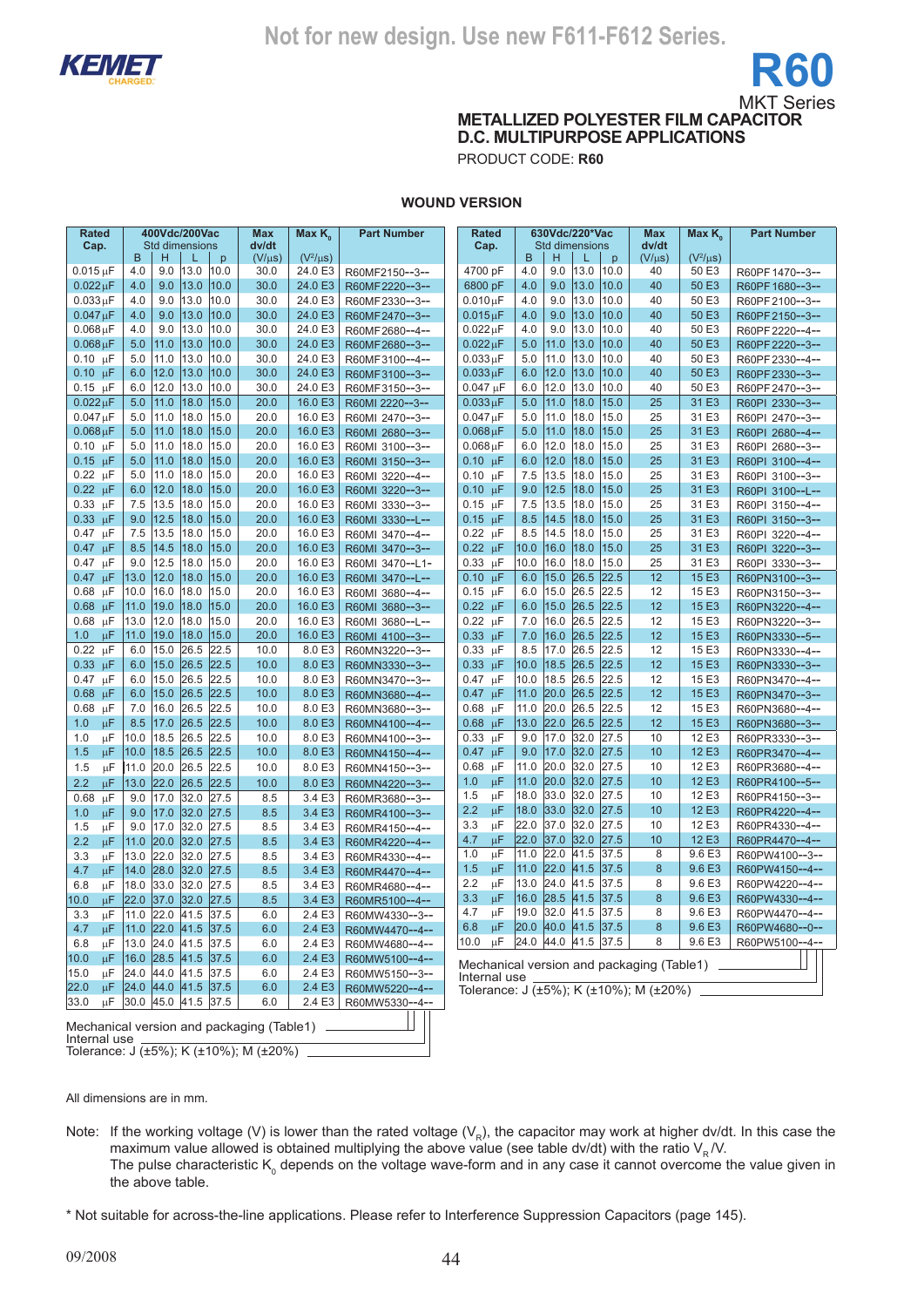

**Rated Cap.**

**1000Vdc/250Vac\*** 

**Max** 



**METALLIZED POLYESTER FILM CAPACITOR D.C. MULTIPURPOSE APPLICATIONS**

PRODUCT CODE: **R60**

### **WOUND VERSION**

All dimensions are in mm.

Std dimensions<br> $B \mid H \mid L \mid p$ **dv/dt**  $\begin{array}{|c|c|c|c|c|c|}\n\hline\nB & H & L & p & (V/\mu s) & (V^2/\mu s) \\
\hline\n4.0 & 9.0 & 13.0 & 10.0 & 60 & 120 & E3\n\end{array}$  $(V^2/\mu s)$ 1000 pF 4.0 9.0 13.0 10.0 60 120 E3 R60QF1100--0--<br>1500 pF 4.0 9.0 13.0 10.0 60 120 E3 R60QF1150--0--1500 pF 4.0 9.0 13.0 10.0 60 120 E3 R60QF1150--0-- 2200 pF 4.0 9.0 13.0 10.0 60 120 E3 R60QF1220--0--<br>3300 pF 4.0 9.0 13.0 10.0 60 120 E3 R60QF1330--0--3300 pF 4.0 9.0 13.0 10.0 60 120 E3 R60QF1330--0--<br>4700 pF 5.0 11.0 13.0 10.0 60 120 E3 R60QF1470--0--4700 pF 5.0 11.0 13.0 10.0 60 120 E3 R60QF1470--0--<br>6800 pF 6.0 12.0 13.0 10.0 60 120 E3 R60QF1680--0--6800 pF 6.0 12.0 13.0 10.0 60 120 E3 R60QF 1680--0--<br>0.010 uF 5.0 11.0 18.0 15.0 30 60 E3 R60QI 2100--0-- $0.010 \mu$ F 5.0 11.0 18.0 15.0 30 60 E3 R60QI 2100--0--<br> $0.015 \mu$ F 5.0 11.0 18.0 15.0 30 60 E3 R60QI 2150--3-- $0.015 \mu$ F 5.0 11.0 18.0 15.0 30 60 E3 R60QI 2150--3--<br>0.022uF 6.0 12.0 18.0 15.0 30 60 E3 R60QL 2220--3-- $0.022 \mu$ F 6.0 12.0 18.0 15.0 30 60 E3 R60QI 2220--3--<br> $0.033 \mu$ F 7.5 13.5 18.0 15.0 30 60 E3 R60QI 2330--3-- $0.033 \mu F$  7.5 13.5 18.0 15.0 30 60 E3 R60QI 2330--3--<br> $0.033 \mu F$  9.0 12.5 18.0 15.0 30 60 E3 R60QI 2330--L-- $0.033 \mu F$  9.0 12.5 18.0 15.0 30 60 E3 R60QI 2330--L--<br> $0.047 \mu F$  10.0 16.0 18.0 15.0 30 60 E3 R60QI 2470--0-- $0.047 \mu$ F 10.0 16.0 16.0 15.0 30 60 E3 R60QI 2470--0--<br> $0.047 \mu$ F 13.0 12.0 18.0 15.0 30 60 E3 R60QI 2470--L-- $0.047 \mu$ F 13.0 12.0 18.0 15.0 30 60 E3 R60QI 2470--L--<br>0.068  $\mu$ F 11.0 19.0 18.0 15.0 30 60 E3 R60QI 2680--0--R60QI 2680--0-- $0.033 \mu$ F 6.0 15.0 26.5 22.5 15 30 E3 R60QN2330--0--<br> $0.047 \mu$ F 6.0 15.0 26.5 22.5 15 30 E3 R60QN2470--0-- $0.047 \mu$ F 6.0 15.0 26.5 22.5 15 30 E3 R60QN2470--0--<br> $0.068 \mu$ F 7.0 16.0 26.5 22.5 15 30 E3 R60QN2680--3-- $0.068 \,\mu$ F 7.0 16.0 26.5 22.5 15 30 E3 R60QN2680--3--<br>0.10  $\mu$ F 8.5 17.0 26.5 22.5 15 30 E3 R60QN3100--3-- $0.10 \text{ }\mu\text{F}$  8.5 17.0 26.5 22.5 15 30 E3 R60QN3100--3--<br>0.15  $\mu\text{F}$  13.0 22.0 26.5 22.5 15 30 E3 R60QN3150--0--0.15 µF 13.0 22.0 26.5 22.5 15 30 E3 R60QN3150--0--<br>0.15 µF 9.0 17.0 32.0 27.5 12 24 E3 R60QR3150--3--0.15  $\mu$ F 9.0 17.0 32.0 27.5 12 24 E3 R60QR3150--3-<br>0.22  $\mu$ F 9.0 17.0 32.0 27.5 12 24 E3 R60QR3220--4- $0.22 \text{ }\mu\text{F}$  9.0 17.0 32.0 27.5 12 24 E3 R60QR3220--4--<br> $0.33 \text{ }\mu\text{F}$  11.0 20.0 32.0 27.5 12 24 E3 R60QR3330--4--0.33  $\mu$ F | 11.0 | 20.0 | 32.0 | 27.5 | 12 | 24 E3 | R60QR3330--4--<br>0.47  $\mu$ F | 13.0 | 22.0 | 32.0 | 27.5 | 12 | 24 E3 | R60QR3470--4- $0.47 \text{ }\mu\text{F}$  13.0 22.0 32.0 27.5 12 24 E3 R60QR3470--4--<br>0.68  $\mu\text{F}$  14.0 28.0 32.0 27.5 12 24 E3 R60QR3680--4--0.68 µF 14.0 28.0 32.0 27.5 12 24 E3 R60QR3680--4--<br>1.00 µF 18.0 33.0 32.0 27.5 12 24 E3 R60QR4100--4--1.00 µF 18.0 33.0 32.0 27.5 12 24 E3 R60QR4100--4--<br>1.50 µF 22.0 37.0 32.0 27.5 12 24 E3 R60QR4150--4--1.50  $\mu$ F 22.0 37.0 32.0 27.5 12 24 E3 R60QR4150--4--<br>0.47  $\mu$ F 11.0 22.0 41.5 37.5 10 20 E3 R60QW3470--3--0.47 µF 11.0 22.0 41.5 37.5 10 20 E3 R60QW3470--3--<br>0.68 µF 11.0 22.0 41.5 37.5 10 20 E3 R60QW3680--4--

10 20 E3 R60QW4150--4--<br>10 20 E3 R60QW4220--3--

**Max K. Part Number** 

- Note 1: If the working voltage (V) is lower than the rated voltage  $(V_{\rm p})$ , the capacitor may work at higher dv/dt. In this case the maximum value allowed is obtained multiplying the above value (see table dv/dt) with the ratio  $V_R$  /V. The pulse characteristic  $K_0$  depends on the voltage wave-form and in any case it cannot overcome the value given in the above table.
- Note 2: Rated voltages higher than 1000Vdc are available upon request.

\* Not suitable for across-the-line applications. Please refer to Interference Suppression Capacitors (page 151).

Mechanical version and packaging (Table1) Internal use

0.68  $\mu$ F 11.0 22.0 41.5 37.5 10 20 E3 R60QW3680--4-<br>1.00  $\mu$ F 13.0 24.0 41.5 37.5 10 20 E3 R60QW4100--4-1.00 µF 13.0 24.0 41.5 37.5 10 20 E3 R60QW4100--4--<br>1.50 µF 16.0 28.5 41.5 37.5 10 20 E3 R60QW4150--4--

2.20  $\mu$ F 19.0 32.0 41.5 37.5 10 20 E3 R60QW4220--3--<br>3.30  $\mu$ F 24.0 44.0 41.5 37.5 10 20 E3 R60QW4330--0--3.30 μF 24.0 |44.0 |41.5 |37.5 | 10 | 20 E3 | R60QW4330--0--4.70 μF 30.0 |45.0 |41.5 |37.5 | 10 20 E3 | R60QW4470--4--

Tolerance: J (±5%); K (±10%); M (±20%)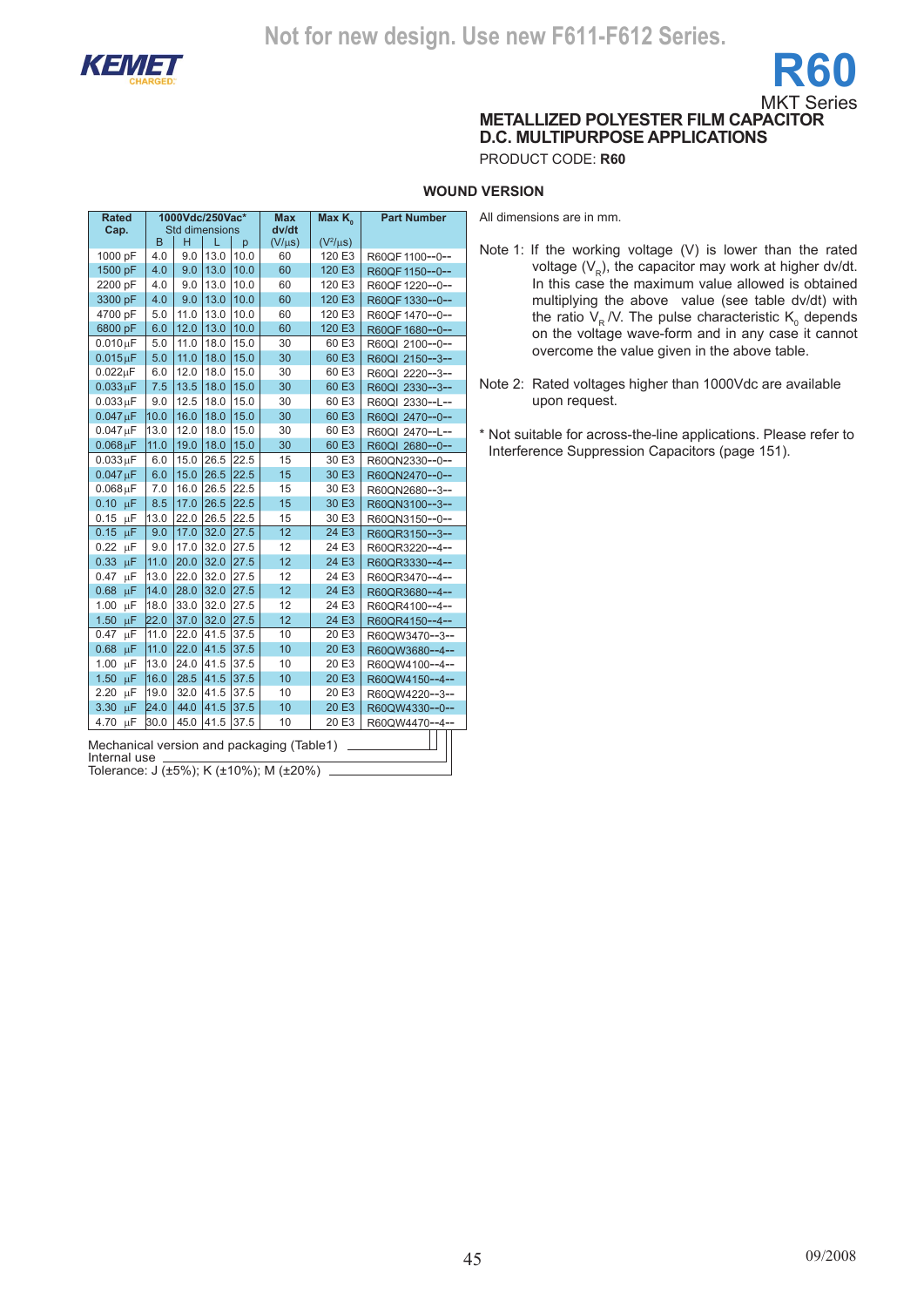

**METALLIZED POLYESTER FILM CAPACITOR** 

**D.C. MULTIPURPOSE APPLICATIONS**

PRODUCT CODE: **R60**

### **electrical characteristics**

**Rated voltage (V<sub>p</sub>):** 50Vdc - 63Vdc -100Vdc - 160Vdc - 250Vdc - 400Vdc - 630Vdc-1000Vdc .

**Rated temperature (T<sub>R</sub>): +85°C** 

### **Temperature derated voltage:**

for temperatures between +85°C and +125°C

a decreasing factor of 1.25% per degree °C on the rated

voltage  $V_R$  (d.c. and a.c.) has to be applied.<br>**Capacitance range:** 1000pF to 220uF **Capacitance range:** 

### **Capacitance values:**

E6 series (IEC 60063 Norm).

**Capacitance tolerances** (measured at 1 kHz)**:**

 $±5\%$  (J);  $±10\%$  (K);  $±20\%$  (M).

**Total self-inductance** (L)**:** (lead length ~2mm)

|                    |    | . .<br>__<br>__ | -    |      |      |
|--------------------|----|-----------------|------|------|------|
| Pitch (mm)         | 10 | 15              | 22.5 | 27.5 | 5.71 |
| L(nH)<br>$\approx$ | y  | 10              | 18   | 18   | ົ    |

### **Dissipation factor (DF):**

tgδ 10-4 at +25°C ±5°C

| kHz | $C \leq 1 \mu F$ | $C>1\mu F$ |
|-----|------------------|------------|
| 10  | ≤100<br>≤150     | ≤100       |

### **Insulation resistance:**

### **Test conditions**

Temperature: +25°C±5°C Voltage charge time: 1 min Voltage charge:  $50$  Vdc for  $V_R$  <100 Vdc 100 Vdc for  $V_R^2$  ≥100 Vdc

### **Performance**

| For $V_{\rm B} \le 100$ Vdc        |                    |  |  |                                     |  |  |  |  |  |
|------------------------------------|--------------------|--|--|-------------------------------------|--|--|--|--|--|
|                                    |                    |  |  | ≥3750 MΩ for C ≤0.33μF (50000 MΩ)*  |  |  |  |  |  |
| ≥1250 s for C >0.33μF (5000 s)*    |                    |  |  |                                     |  |  |  |  |  |
|                                    | For $V_p$ >100 Vdc |  |  |                                     |  |  |  |  |  |
|                                    |                    |  |  | ≥30000 MΩ for C ≤0.33μF (50000 MΩ)* |  |  |  |  |  |
| ≥10000 s for C > 0.33μF (17000 s)* |                    |  |  |                                     |  |  |  |  |  |
| *Typical value                     |                    |  |  |                                     |  |  |  |  |  |

### **Test voltage between terminations:**

1.6xV<sub>R</sub> applied for 2 s at +25 $^{\circ}$ C $\pm$ 5 $^{\circ}$ C

### **test method and performance Damp heat, steady state: Test conditions** Temperature: +40°C+2°C Relative humidity (RH): 93% ±2% Test duration: 56 days **Performance** Capacitance change |∆C/C|: ≤5% DF change  $(\Delta t g \delta)$ :  $\leq 50 \times 10^{-4}$  at 1kHz<br>Insulation resistance:  $\geq 50\%$  of initial limit. Insulation resistance: **Endurance: Test conditions** Temperature: +105°C±2°C Test duration: 2000 h Voltage applied:  $1.25xV<sub>c</sub>$ **Performance** Capacitance change |∆C/C|: ≤5% DF change (Δtgδ): ≤50x10<sup>-4</sup> at 10kHz for C≤1μF ≤30x10<sup>-4</sup> at 1kHz for C>1µF Insulation resistance: ≥50% of initial limit. **Resistance to soldering heat: Test conditions** Solder bath temperature: +260°C±5°C Dipping time (with heat screen): 10 s  $\pm$ 1 s **Performance**  Capacitance change |∆C/C|: ≤2% DF change (∆tgδ): ≤50x10-4 at 10kHz for C≤1µF ≤30x10<sup>-4</sup> at 1kHz for C>1uF Insulation resistance: ≥ initial limit. **Long term stability** (after two years)**: Storage:** standard environmental conditions (see page 12). **Performance** Capacitance change |∆C/C|: ≤3% for C ≤0.1µF ≤2% for C >0.1µF **Reliability:** Reference MIL HDB 217

**Application conditions:**

| <b>Application conditions:</b>                       |                                       |
|------------------------------------------------------|---------------------------------------|
| Temperature:                                         | +40 $^{\circ}$ C $\pm$ 2 $^{\circ}$ C |
| Voltage:                                             | $0.5xV_{\rm b}$                       |
| Failure rate:                                        | $\leq 5$ FIT                          |
| $(1$ FIT = 1x10 <sup>-9</sup> failures/componentsxh) |                                       |

### **Failure criteria:**

| Short or open circuit                    |                       |
|------------------------------------------|-----------------------|
| Capacitance change $ \Delta C/C $ : >10% |                       |
| DF change $(\Delta t q \delta)$ :        | >2xinitial limit.     |
| Insulation resistance:                   | <0.005xinitial limit. |
|                                          |                       |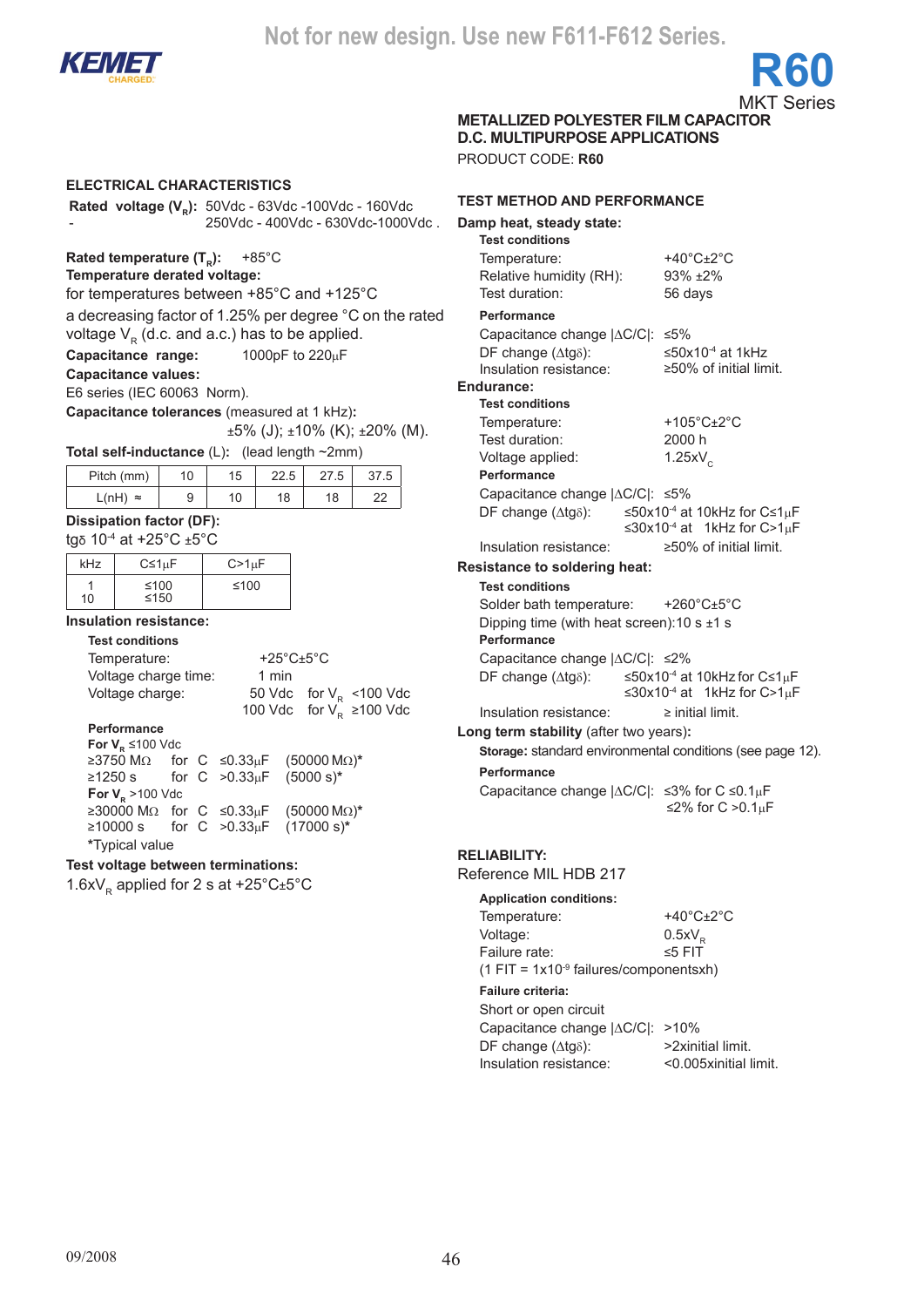

**METALLIZED POLYESTER FILM CAPACITOR D.C. MULTIPURPOSE APPLICATIONS**

PRODUCT CODE: **R60**

### MAX. VOLTAGE (Vr.m.s.) VERSUS FREQUENCY (sinusoidal wave-form / Th ≤ 40°C)





Note: p (pitch) in mm.